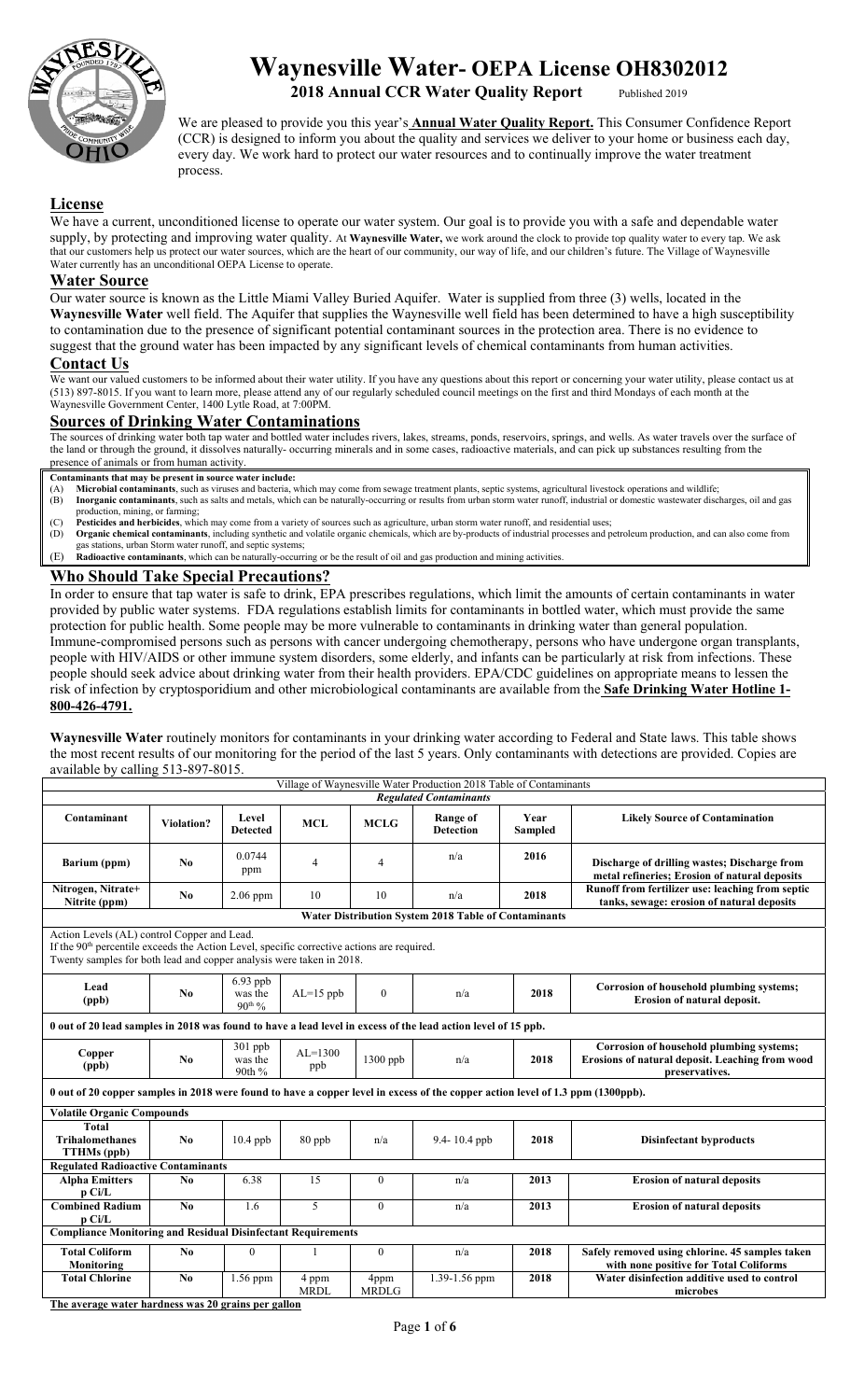Awareness of Lead in Drinking Water Service Lines and Plumbing If present, elevated levels of lead can cause serious health problems, especially for pregnant women and young children. Lead in drinking water is primarily from materials and compounds associated with water service lines and home plumbing. The Village of Waynesville and the Franklin-Clearcreek Water Systems are responsible for providing high quality drinking water but cannot control the variety of materials used in pluming components. When your water has been sitting for several hours, you can minimize the potential for lead exposure by flushing your tap for 30 seconds to 2 minutes before using water for drinking or cooking. If you are concerned about lead possibly being in your water, you may consider having your water tested. Information on lead in drinking water, testing methods, and steps you can take to minimize exposure is available from the Safe Drinking Water Hotline at http:/www.epa.gov/safewater/lead or one may call the Safe Drinking Water Hotline at 1-800-426-4791. The Village of Waynesville was required to revise the 2015 CCR that was published in 2016. Revisions were made and the correct CCR was posted on the Village website along with appropriate hard copies distributed where required. **Definitions for all tables: MCL** = *Maximum Contaminant level* – The highest level of a contaminate that's allowed in drinking water. MCL's are set to the very stringent levels. To understand the possible health effects described for many regulated contaminants, a person would have to drink 2 liters of water every day at the MCL level for a lifetime to have a one- in- a- million chance of having the described health effect. **MCLG** = *Maximum contaminate level goal –* The level of contaminant in drinking water below which there is no known or expected risk to health. **AL** = *Action Level* – The concentration of a contaminant which triggers a treatment or other requirements which a water system must follow as required by the OEPA. **MRDL**= *Maximum Residual Disinfectant Level***,** Total Chlorine Residual MCL is MRDLG less than 4 ppm **mg/l (milligrams per liter) and ppm (p***arts per million)- corresponds to one second in 11.5 days*  **ppb**= *Parts per Billion- corresponds to one second in 31.7 years < less than symbol*  Picocuries per liter  $(p Ci/L) = A$  common measure of radioactivity  $N/A$  and  $n/a$ , not applicable All drinking water, including bottled water, may reasonably be expected to contain at least small amounts of some contaminants. The presence of contaminants does not necessarily indicate that the water poses a health risk. More information about contaminants and potential health effects can be obtained by calling the **Environmental Protection Agency's Drinking Water Hotline at 1-800-426-4791.**  In our continuing efforts to maintain a safe and dependable water supply, it may be necessary to make improvements to the water system. The cost of these improvements may be reflected in the billing rate structure. Billing rate adjustments may be necessary to address these necessary improvements.

*Visit our website: www.waynesville-ohio.org*

The Village of Waynesville periodically receives water supply during emergency occasions from the Warren County Water and Sewer Department. The water quality reported is as follows:

## **Warren County Water and Sewer Department**

## **CONSUMER CONFIDENCE REPORT (CCR)**

#### **2018 Water Quality Report for the Franklin-Clearcreek Water System PWSID# 8301603**

The Warren County Water Department has prepared the following information for the Franklin- Clearcreek Water System. Included in this report is general health information, water quality test results, how to participate in decision concerning your drinking water and water system contacts. This annual water quality report describes the water source, lists test results, and contains important information about drinking water from the previous year. Reporting is a requirement of the Safe Drinking Water Act of 1996. We encourage public participation in our community's future. The Warren County Board of Commissioners meeting is held on Tuesday at 10:00 A.M. and on Thursday at 5:00 P.M. The public is welcome.

## *Water Source*

The well field is located in northwest Warren County. It is bordered by Trenton-Franklin Road on the north, Twin Creek on the west, the Great Miami River on the south, and the Conrail tracks on the east. This is an area of the confluence of the Twin Creek and Great Miami Buried Valley Aquifers. The water quality is exceptional and does not require treatment other than the addition of fluoride and chlorine. The Aquifer that supplies the Franklin-Clearcreek wellfield has been determined to have a high susceptibility to contamination due to the presence if significant potential contaminate sources in the protection are. However, there is no evidence to suggest that ground water has been impacted by significant levels of chemical contaminants from human activities.

The Franklin-Clearcreek Water System also has interconnection for emergency backup purposes. These connections are as follows: 4151 Lytle Road (Waynesville, Ohio) with Waynesville Water. 3050 State Route 73 (Waynesville, Ohio) with Waynesville Water. 8656 Bunnel Hill Road (Springboro, Ohio) with Springboro/Veolia Water. 15 Lytle Five Points Road (Springboro, Ohio) with Springboro/Veolia Water. 346 Lytle Road Springboro Tower (Springboro, Ohio) Springboro/Veolia Water. 3763 Beal Road (Franklin, Ohio) Franklin Water. 6010 State Route 123 (Franklin, Ohio) Franklin Water, 7068 Dixie Hwy (Franklin, Ohio) Franklin Water, 6562 Manchester Road (Middletown, Ohio) Middletown Water, 2467 State Route 48 (Lebanon, Ohio) Lebanon Water, Hamilton-Mason Road & Butler-Warren Road (Mason, Ohio) Butler County and Cincinnati Water, and 17562 State Route 48 (South Lebanon, Ohio) Warren County Water.

## *Sources of Drinking Water Contamination*

The sources of drinking water (both tap water and bottled water) included rivers, lakes, streams, pond, reservoirs, springs, and wells. As water travels over the surface of the land or through the ground, it dissolves naturally-occurring minerals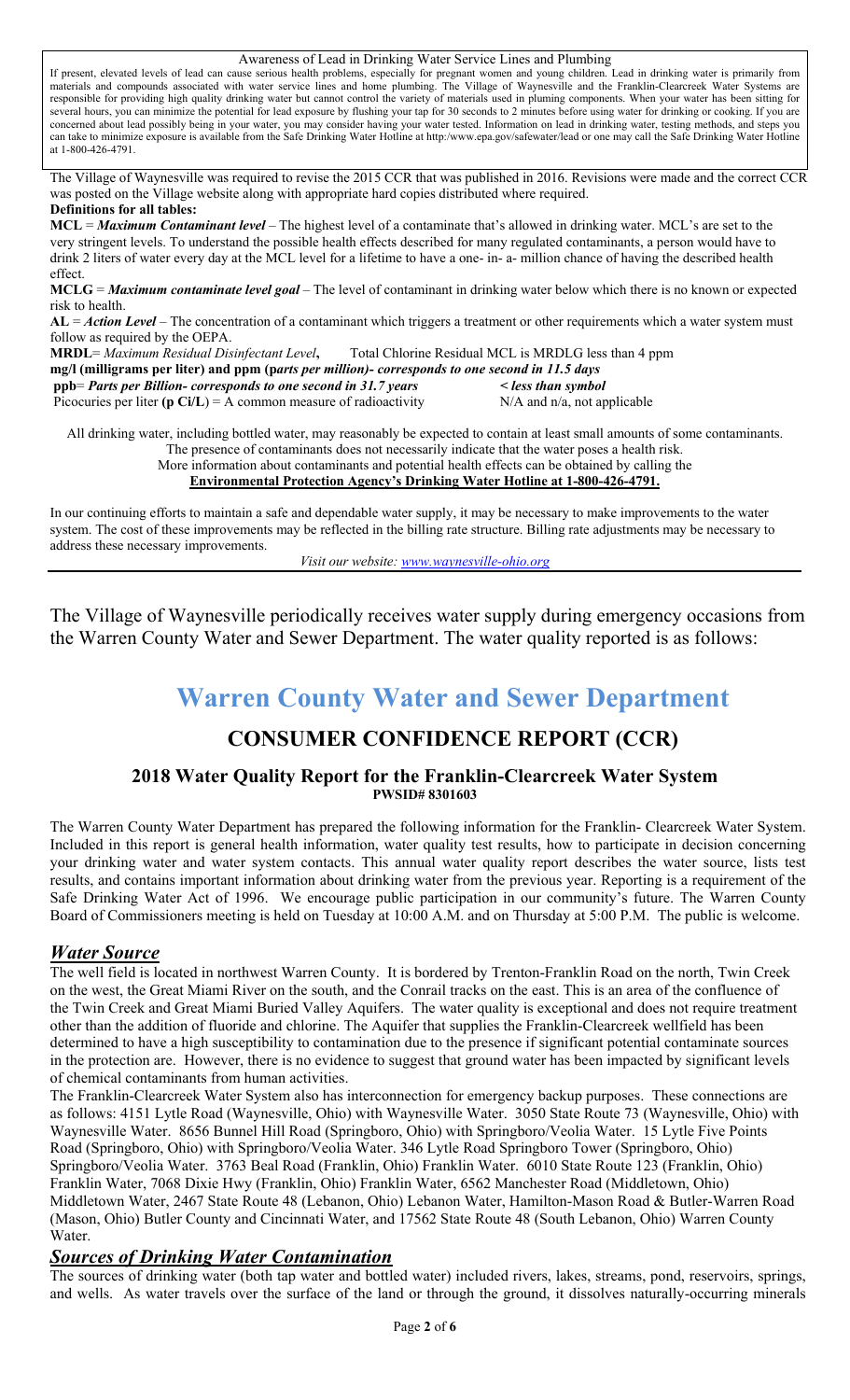and, in some cases, radioactive material, and can pick up substances resulting from the presence of animals or from human activity.

Contaminants that may be present in source water include:

- A) Microbial contaminants, such as viruses and bacteria, which may come from sewage treatment plants, septic systems, agricultural livestock operations and wildlife;
- B) Inorganic contaminants, such as salts and metals, which can be naturally-occurring or results from urban storm water runoff, industrial or domestic wastewater discharges, oil and gas production, mining, or farming;
- C) Pesticides and herbicides, which may come from a variety of sources such as agriculture, urban runoff, and residential uses;
- D) Organic chemical contaminants, including synthetic and volatile organic chemicals, which are by-products of industrial processes and petroleum production, and can also come from gas stations, urban Storm water runoff, and septic systems;
- E) Radioactive contaminants, which can be naturally-occurring or be the result of oil and gas production and mining activities.

In order to ensure that tap water is safe to drink, USEPA prescribes regulation which limit the amount of certain contaminants in water provided by public water systems. FDA regulations establish limits for contaminants in bottled water which must provide the same protection for public health.

Drinking water, including bottled water, may reasonably be expected to contain at least small amounts of some contaminants. The presence of contaminants and potential health effects can be obtained by calling the Federal Environmental Protection Agency's Safe Drinking Water Hotline (1-800-426-4791)

## *Who needs to take special precautions?*

Some people may be more vulnerable to contaminants in drinking water than the general population. Immunocompromised persons undergoing chemotherapy, persons who have undergone organ transplants, people with HIV/AIDS or other immune system disorders, some elderly, and infants can be particularly at risk from infections. These people should seek advice about drinking water from their health care providers. EPA/CDC guidelines on appropriate means to lessen the risk of infection by Cryptospiridium and other microbial contaminants are available from the **Safe Drinking Water Hotline (800-426-4791)**.

## *About your Drinking Water*

The EPA requires sampling to ensure drinking water safety. The Franklin-Clearcreek Water System conducted sampling for (Bacteria, Nitrate, Synthetic Organic Chemicals (SOC Group 1 and 3) plus Disinfection by-Products) during 2018. The Ohio EPA requires us to monitor for some contaminants less than once per year because the concentrations of these contaminants do not change frequently. Some of our data, though accurate, are more than one year old.

## *License*

The Franklin-Clearcreek Water System currently has an unconditioned license to operate.

## *Contact*

For further information about water quality, contact the Warren County Water and Sewer Department (WCWSD). Hours of operation are 7:30 AM and 4:00 PM, Monday through Friday:

| <b>Main Office</b>                          | $(513)$ 695-1377   |
|---------------------------------------------|--------------------|
| Superintendent of Operations (513) 683-3687 |                    |
| <b>Laboratory Supervisor</b>                | $(513) 583 - 3091$ |
| WEB SITE: http://www.co.warren.oh.us/       |                    |

**Superintendent of Operations (513) 683-3687 FAX (513) 697-1752 Laboratory Supervisor (513) 583-3091 FAX (513) 583-3093** 

Send correspondence to: **Warren County Water and Sewer, PO Box 530, Lebanon, OH 45036-0530** 

#### *An Explanation of the Water Quality Data Tables*

This report is based upon tests conducted by the Warren County Water Laboratory and its' contract laboratory. Terms used in the Water Quality Tables and in other parts of this report are defined here.

**Maximum Contaminant Level or MCL**: The highest level of a contaminant that is allowed in drinking water. MCLs are set as close to the MCLGs as feasible using the best available treatment technology.

**Maximum Contaminant Level Goal or MCLG**: The level of a contaminant in drinking water below which there is no known or expected risk to health. MCLGs allow for a margin of safety.

**Action Level (AL)**: Action level or concentration of a contaminant when exceeded triggers treatment or other requirements which a water system must follow.

**ppm**: parts per million **ppb**: parts per billion

**mg/L:** Miligram per Liter

**f/l**: fibers per liter

**n/r:** not regulated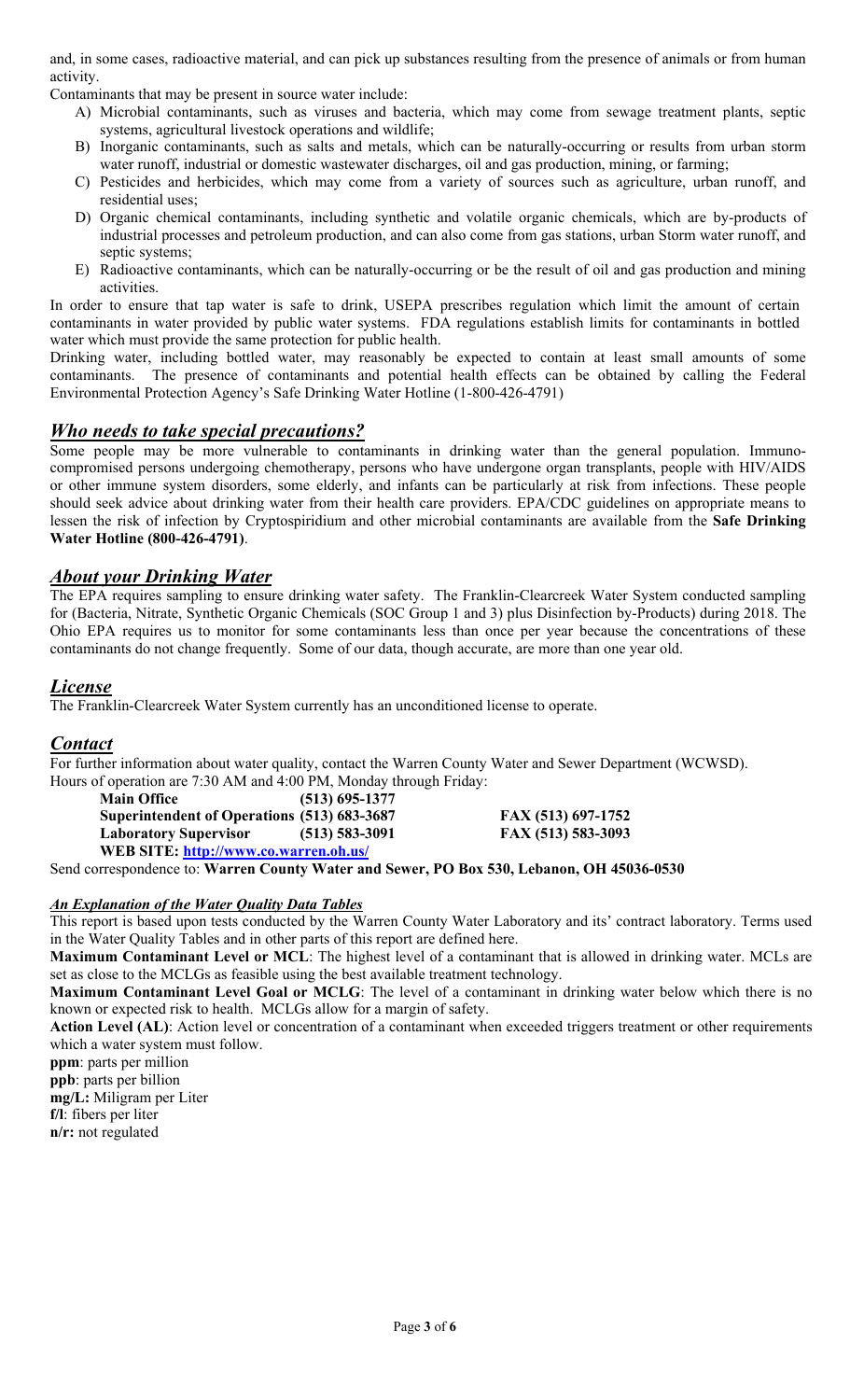| <b>Substance</b>                  | <b>Highest</b><br>Level<br><b>Detected</b> | Range<br>оf<br><b>Detection</b> | MCL            | <b>Ideal Goals</b><br>(MCLG) | <b>Violation</b> | <b>Sources of Substances</b>                                                                                                          |
|-----------------------------------|--------------------------------------------|---------------------------------|----------------|------------------------------|------------------|---------------------------------------------------------------------------------------------------------------------------------------|
| Fluoride<br>(mg/L)                | 1.13                                       | $0.8 - 1.3$                     | $\overline{4}$ | 4                            | N <sub>0</sub>   | Erosion of natural deposits; water additive that<br>promotes strong teeth; discharge from fertilizer<br>and aluminum factories.       |
| Chlorine<br>(mg/L)                | 1.7                                        | $0.2 - 2.0$                     | 4.0            | 4.0                          | N <sub>0</sub>   | Element used for disinfection                                                                                                         |
| **Total<br>Coliform<br>Monitoring |                                            | n/a                             | None           | None                         | N <sub>0</sub>   | Safely removed using chlorine. 360 samples<br>taken with no positive coliforms. 1 sample Total<br>Coliform Positive, E. Coli Negative |
| Water<br>Hardness                 | 18 grains                                  | <b>NA</b>                       | NA.            | <b>NA</b>                    | N <sub>0</sub>   | Dissolved mineral salts, most calcium<br>and magnesium carbonate and bicarbonates                                                     |

**Warren County Compliance Monitoring and Disinfection Requirements 2018** 

\*\* June 21, 2018, the Franklin-Cleacreek Water System had a routine bacteria sample reported as Total Coliform Positive. As required by the Ground Water Rule, the laboratory staff collected three system samples within the vicinity of the original sample and one source water sample. All repeat system samples and the one source water sample, reported as Total Coliform Negative/ E.coli negative.

 All water systems are required to begin compliance with the new rule (Revised Total Coliform Rule, April 1, 2016). The new rule maintains the purpose to protect public health by ensuring the integrity of the drinking water distribution system and monitoring for the presence of total coliform bacteria, which includes E. coli bacteria. The U.S. EPA anticipates greater public health protection under the new rule, as it requires water systems that are vulnerable to microbial contamination to identify and fix problems. As a result, under the new rule there is no longer a maximum contaminant level violation for multiple total coliform detections. Instead, the new rule requires water systems that exceed a specified frequency of total coliform occurrences to conduct an assessment to determine if any significant deficiencies exist. If found, these must be corrected by the Public Water System.

Copper and Lead Contaminant Sampling Table

Action Levels (AL) control Copper and Lead. Samples are collected and ranked by how much lead or copper they contain. If the 90th percentile exceeds the Action Level, specific corrective actions are required. **Thirty samples were taken in 2017**. One Lead sample exceeded the lead action level and 0 copper samples were above the copper action level.

| <b>Substance</b> | <b>Detected</b>                             | Range                        | <b>MCL</b>                   | <b>MCLG</b>        | <b>Violation</b> | <b>Sources</b>                                                      | <b>Samples</b><br><b>Greater Than</b><br><b>Action Level</b> |
|------------------|---------------------------------------------|------------------------------|------------------------------|--------------------|------------------|---------------------------------------------------------------------|--------------------------------------------------------------|
| Copper           | .258 mg/L<br>90 <sup>th</sup><br>percentile | $.017$ to<br>.627 mg/L       | $AL =$<br>$1.3 \text{ mg/L}$ | $1.3 \text{ mg/L}$ | No               | Piping used in<br>distribution system<br>and house hold<br>plumbing | $\theta$                                                     |
| Lead             | 8.018ppb<br>90 <sup>th</sup><br>percentile  | $\leq 2.0$ to<br>$26.00$ ppb | $AL =$<br>$15$ ppb           | $0$ ppb            | No               | Piping used in<br>distribution system<br>and house hold<br>plumbing |                                                              |

**"**If present, elevated levels of lead can cause serious health problems, especially for pregnant women and young children. Lead in drinking water is primarily from materials and components associated with service lines and home plumbing. The Franklin-Clearcreek Water System is responsible for providing high quality drinking water, but cannot control the variety of materials used in plumbing components. When your water has been sitting for several hours, you can minimize the potential for lead exposure by flushing your tap for 30 seconds to 2 minutes before using water for drinking or cooking. If you are concerned about lead in your water, you may wish to have your water tested. For more information on lead in drinking water, testing methods, and steps you can take to minimize exposure: Safe Drinking Water Hotline at **http://www.epa.gov/safewater/lead**, and Ohio EPA: Learn About Lead: **http://epa.ohio.gov/pic/lead.aspx**."

The 2018 table list drinking water contaminants that were tested for in the Franklin-Clearcreek Water System.

| <b>Substance</b>                     | <b>Highest</b><br>Level<br><b>Detected</b> | Range<br>of<br><b>Detection</b> | <b>MCL</b> | <b>Ideal</b><br>Goals<br>(MCLG) | <b>Violation</b> | <b>Sources of Substances</b>                                                                                                                 |
|--------------------------------------|--------------------------------------------|---------------------------------|------------|---------------------------------|------------------|----------------------------------------------------------------------------------------------------------------------------------------------|
| Nitrate<br>Nitrite<br>(ppm)          | 0.947                                      | $n.d.-947$                      | 10         | 10                              | No.              | Runoff from fertilizer use; leaching from septic<br>tanks, sewage; erosion of natural deposits                                               |
| Total Trihalo- methanes<br>(ppb)     | 26.01                                      | $16.1 - 26.01$                  | 80         | $\mathbf{0}$                    | N <sub>o</sub>   | By-products of drinking water chlorination.<br>Form when naturally occurring organic matter<br>reacts with chlorine and other disinfectants. |
| <b>Bromodichloromethane</b><br>(ppb) | 7.7                                        | 7.7-4.81                        | 80         | $\mathbf{0}$                    | No               | By-products of drinking water chlorination.<br>Form when naturally occurring organic matter<br>reacts with chlorine and other disinfectants  |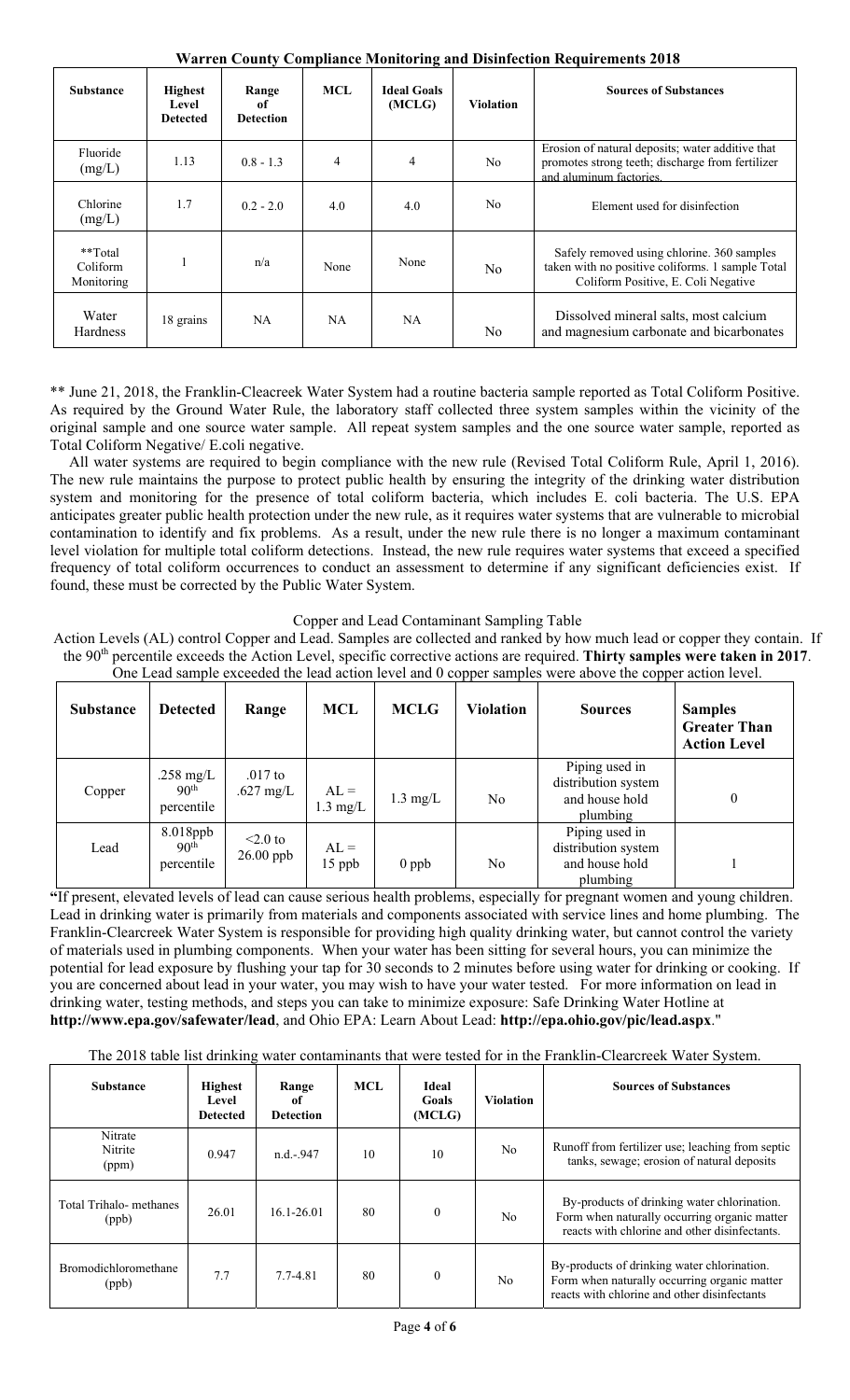| Bromoform<br>(ppb)                | 1.61  | $.95 - 1.61$       | 80 | $\Omega$     | No | By-products of drinking water chlorination.<br>Form when naturally occurring organic matter<br>reacts with chlorine and other disinfectants |
|-----------------------------------|-------|--------------------|----|--------------|----|---------------------------------------------------------------------------------------------------------------------------------------------|
| Chloroform<br>(ppb)               | 12.25 | 5.18-12.25         | 80 | $\theta$     | No | By-products of drinking water chlorination.<br>Form when naturally occurring organic matter<br>reacts with chlorine and other disinfectants |
| Dibromochloromethane<br>(ppb)     | 5.11  | $4.5 - 5.11$       | 80 | $\theta$     | No | By-products of drinking water chlorination.<br>Form when naturally occurring organic matter<br>reacts with chlorine and other disinfectants |
| HAA5<br>Haloacetic acids<br>(ppb) | 8.267 | $3.144 -$<br>8.267 | 60 | $\theta$     | No | By-products of drinking water<br>Chlorination. Are formed when chlorine reacts<br>with naturally occurring organic matter                   |
| Bromochloroacetic acid<br>(ppb)   | 2.609 | 1.929-2.609        | 60 | $\theta$     | No | By-products of drinking water<br>Chlorination. Are formed when chlorine reacts<br>with naturally occurring organic matter                   |
| Dibromoacetic acid<br>(ppb)       | 1.506 | 1.438-1.506        | 60 | $\theta$     | No | By-products of drinking water<br>Chlorination. Are formed when chlorine reacts<br>with naturally occurring organic matter                   |
| Dichloroacetic acid<br>(ppb)      | 4.088 | 1.638-4.088        | 60 | $\mathbf{0}$ | No | By-products of drinking water<br>Chlorination. Are formed when chlorine reacts<br>with naturally occurring organic matter                   |
| Monobromoacetic acid<br>(ppb)     | 1.0   | 1.0                | 60 | $\mathbf{0}$ | No | By-products of drinking water<br>Chlorination. Are formed when chlorine reacts<br>with naturally occurring organic matter                   |
| Monochloroacetic acid<br>(ppb)    | < 2.0 | < 2.0              | 60 | $\Omega$     | No | By-products of drinking water<br>Chlorination. Are formed when chlorine reacts<br>with naturally occurring organic matter                   |
| Trichloroacetic acid<br>(ppb)     | 2.75  | $<1.0 - 2.75$      | 60 | $\theta$     | No | By-products of drinking water<br>Chlorination. Are formed when chlorine reacts<br>with naturally occurring organic matter                   |

#### **SOC Group 3 collected in 2018**

| <b>Substance</b>              | <b>Highest</b><br>Level<br><b>Detected</b> | Range<br>of<br><b>Detection</b> | <b>MCL</b> | <b>Ideal</b><br><b>Goals</b><br>(MCLG) | <b>Violation</b> | <b>Sources of Substances</b>                                                                                                                                                                        |
|-------------------------------|--------------------------------------------|---------------------------------|------------|----------------------------------------|------------------|-----------------------------------------------------------------------------------------------------------------------------------------------------------------------------------------------------|
| <b>DIQUAT</b>                 | $<$ 2 ppb                                  | $<$ 2 ppb                       | 20 ppb     | $\theta$                               | N <sub>0</sub>   | Runoff from herbicide use                                                                                                                                                                           |
| g-HCH (Lindane)               | $< 0.1$ ppb                                | $< 0.1$ ppb                     | .2 ppb     | $\mathbf{0}$                           | N <sub>0</sub>   | Runoff/leaching from insecticide used on<br>cattle, lumber, gardens                                                                                                                                 |
| <b>PCB-1016</b><br>(AROCHLOR) | $\leq$ 1ppb                                | $\leq 0.1$ ppb                  | .2 ppb     | $\boldsymbol{0}$                       | N <sub>o</sub>   | Hydraulic Fluid, plasticizers, adhesives,<br>fire retardents, way extenders, de-dusting<br>agents, Pesticide extenders, inks,<br>lubricants, heat transfer systems,<br>carbonless reproducing paper |
| <b>PCB-1221</b><br>(AROCHLOR) | $\leq$ 1ppb                                | $< 0.1$ ppb                     | $.2$ ppb   | $\mathbf{0}$                           | N <sub>0</sub>   | Hydraulic Fluid, plasticizers, adhesives,<br>fire retardents, way extenders, de-dusting<br>agents, Pesticide extenders, inks,<br>lubricants, heat transfer systems,<br>carbonless reproducing paper |
| <b>PCB-1232</b><br>(AROCHLOR) | $\leq$ 1ppb                                | $< 0.1$ ppb                     | $.2$ ppb   | $\overline{0}$                         | N <sub>0</sub>   | Hydraulic Fluid, plasticizers, adhesives,<br>fire retardents, way extenders, de-dusting<br>agents, Pesticide extenders, inks,<br>lubricants, heat transfer systems,<br>carbonless reproducing paper |
| <b>PCB-1242</b><br>(AROCHLOR) | $<$ .1ppb                                  | $< 0.1$ ppb                     | $.2$ ppb   | $\overline{0}$                         | N <sub>0</sub>   | Hydraulic Fluid, plasticizers, adhesives,<br>fire retardents, way extenders, de-dusting<br>agents, Pesticide extenders, inks,<br>lubricants, heat transfer systems,<br>carbonless reproducing paper |
| <b>PCB-1248</b><br>(AROCHLOR) | $<$ .1ppb                                  | $\leq 0.1$ ppb                  | .2 ppb     | $\mathbf{0}$                           | No               | Hydraulic Fluid, plasticizers, adhesives,<br>fire retardents, way extenders, de-dusting<br>agents, Pesticide extenders, inks,<br>lubricants, heat transfer systems,<br>carbonless reproducing paper |
| <b>PCB-1254</b><br>(AROCHLOR) | $\leq$ 1ppb                                | $\leq 0.1$ ppb                  | .2 ppb     | $\overline{0}$                         | N <sub>0</sub>   | Hydraulic Fluid, plasticizers, adhesives,<br>fire retardents, way extenders, de-dusting<br>agents, Pesticide extenders, inks,                                                                       |